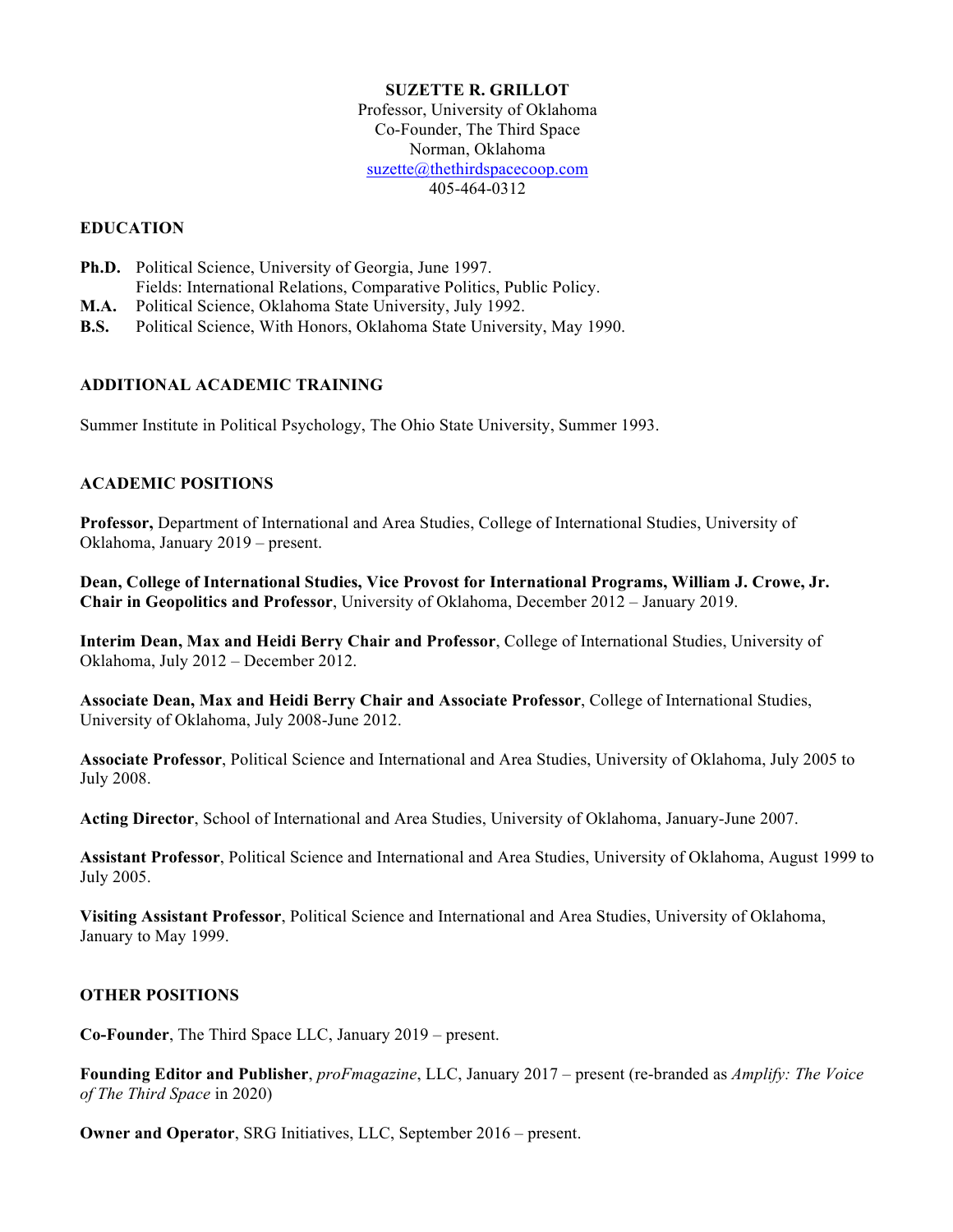# **BOOKS**

Suzette R. Grillot and Rebecca J. Cruise, eds., *Virtuous Journeys Abroad* (Oklahoma City: Coffee Creek Publishers, 2017).

Suzette R. Grillot and Zach P. Messitte, eds., *Buon Giorno Arezzo: A Postcard from Italy* (Norman: University of Oklahoma Press, 2016).

Zach P. Messitte and Suzette R. Grillot, eds., *Understanding the Global Community* (Norman: University of Oklahoma Press, 2013).

Suzette R. Grillot and Rebecca J. Cruise with Valerie D'Erman, *Protecting Our Ports: National and International Security of Containerized Freight* (Aldershot, UK: Ashgate Publishing, 2010).

Rachel Stohl and Suzette Grillot, *The International Arms Trade* (London: Polity Press, 2009).

Lakshman Guruswamy and Suzette Grillot, eds., *Arms Control and the Environment* (New York: Transnational Publishers, 2001).

Gary K. Bertsch and Suzette R. Grillot, eds., *Arms on the Market: Reducing the Risk of Proliferation in the Former Soviet Union* (New York: Routledge, 1998).

# **PEER REVIEWED JOURNAL ARTICLES**

Suzette R. Grillot and Rebecca J. Cruise, "Building Trust and a Sense of Community in the Western Balkans: They Shall Overcome (Their Violent Pasts)?" *Journal of Southeast European and Black Sea Studies* 14, 4 (2014).

Rebecca J. Cruise and Suzette R. Grillot, "Regional Security Community in the Western Balkans: A Cross-Comparative Analysis," *Journal of Regional Security* 8, 3 (2013).

Suzette R. Grillot, "Global Gun Control: Examining the Consequences of Competing International Norms," *Global Governance* 17, 4 (October-December 2011).

Rebecca J. Cruise and Suzette R. Grillot, "The Development of Security Community in Croatia: Leading the Pack," *Croatian Journal of International Relations* 16, 60/61 (July/December 2010).

Suzette R. Grillot, "Guns in the Balkans: Controlling Small Arms and Light Weapons in Seven Western Balkan Countries," *Journal of Southeast European and Black Sea Studies* 10, 2 (June 2010).

Suzette R. Grillot, Rebecca J. Cruise and Valerie J. D'Erman, "Developing Security Community in the Western Balkans: The Role of the EU and NATO," *International Politics* 47 (January 2010).

Suzette R. Grillot, Rebecca J. Cruise and Valerie J. D'Erman, "National and Global Efforts to Enhance Containerized Freight Security," *Journal of Homeland Security and Emergency Management*, 6, 1 (July 2009).

Suzette R. Grillot, "Policing Via Principles: Reforming the Use of Force in the Western Balkans," *East European Politics and Societies*, 22 (May 2008).

Suzette R. Grillot, Craig S. Stapley, and Molly E. Hanna, "Assessing the Small Arms Movement: The Trials and Tribulations of a Transnational Network," *Contemporary Security Policy*, 27, 1 (April 2006).

Suzette Grillot with Dessie Apostolova, "Light Weapons, Long Reach: Bulgaria's Role in the Spread and Control of Small Arms," *Journal of Southern Europe and the Balkans*, 5, 3 (December 2003).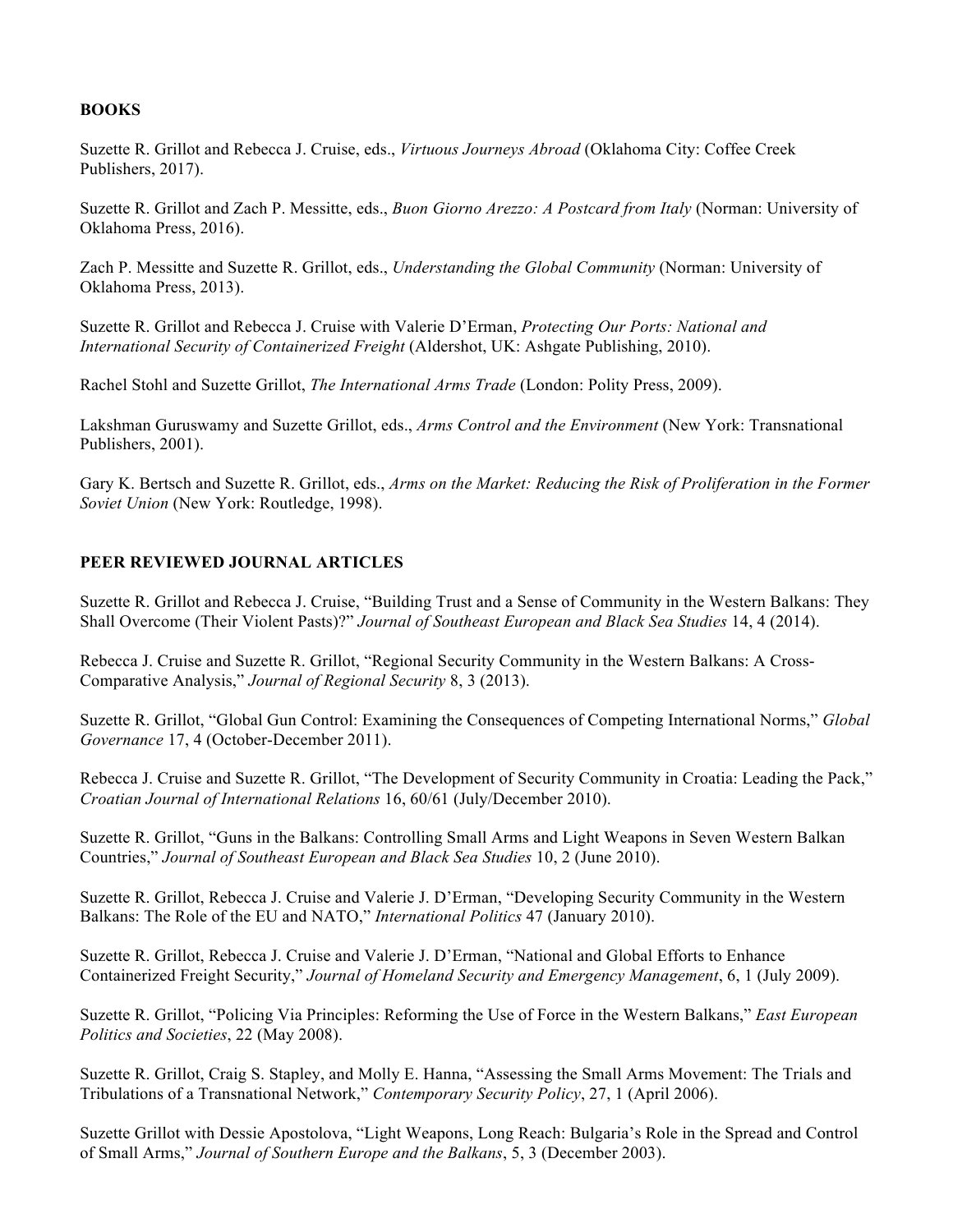Richard T. Cupitt, Suzette Grillot, and Yuzo Murayama, "The Determinants of Nonproliferation Export Controls," *The Nonproliferation Review*, 8, 2 (Summer 2001).

Cassady Craft, Suzette Grillot, and Liam Anderson, "The Dangerous Ground: Nonproliferation Export Control Development in the Southern Tier of the Former Soviet Union," *Problems of Post-Communism* 47, 6 (November/December 2000), pp. 39-51.

Suzette R. Grillot, "Explaining Ukrainian Denuclearization: Material Interests or Liberal Identity?" *International Politics* 37, 2 (June 2000), pp. 185-212.

William J. Long and Suzette R. Grillot, "Ideas, Beliefs and Nuclear Policies: The Cases of South Africa and Ukraine," *The Nonproliferation Review* 7, 1 (Spring 2000), pp. 24-40.

Cassady Craft and Suzette Grillot, "Transparency and the Effectiveness of Multilateral Nonproliferation Export Control Regimes: Can Wassenaar Work?" *Southeastern Political Review* 27 (June 1999), pp. 281-302.

Richard T. Cupitt and Suzette R. Grillot, "COCOM Is Dead, Long Live COCOM: Persistence and Change in Multilateral Security Regimes," *British Journal of Political Science* 27 (July 1997), pp. 361-389.

Glenn Chafetz, Hillel Abramson, and Suzette Grillot, "Role Theory and Foreign Policy: Belarussian and Ukrainian Compliance with the Nuclear Nonproliferation Regime," *Political Psychology* 17 (December 1996), pp. 727-757.

# **PEER & EXPERT REVIEWED MONOGRAPHS**

Suzette R. Grillot, Shelly O. Stoneman, Hans Risser, and Wolf-Christian Paes, *A Fragile Peace: Guns and Security in Macedonia* (Geneva: Small Arms Survey and the United Nations Development Program, January 2004).

Suzette R. Grillot, *Small Arms Control in the Black Sea Region: A Regional Assessment of Small Arms Control Initiatives* (London: International Alert, December 2003).

Suzette R. Grillot, *Small Arms Control in Central and Eastern Europe: A Regional Assessment of Small Arms Control Initiatives* (London: International Alert, June 2003).

# **BOOK CHAPTERS**

Suzette R. Grillot, "The Global Weapons Trade," in Alan Collins, ed., *Contemporary Security Studies* 5th edition (Oxford: Oxford University Press, 2018).

Zach P. Messitte and Suzette R. Grillot, "Introduction," in Suzette R. Grillot and Zach P. Messitte, eds., *Buon Giorno Arezzo: A Postcard from Italy* (Norman: University of Oklahoma Press, 2016).

Suzette R. Grillot and Rebecca J. Cruise, "Conclusion," in Suzette R. Grillot and Zach P. Messitte, eds., *Buon Giorno Arezzo: A Postcard from Italy* (Norman: University of Oklahoma Press, 2016).

Suzette R. Grillot, "The Weapons Trade," in Alan Collins, ed., *Contemporary Security Studies* 4th edition (Oxford: Oxford University Press, 2015).

Zach P. Messitte and Suzette R. Grillot, "Introduction," in Zach P. Messitte and Suzette R. Grillot, eds., *Understanding the Global Community* (Norman: University of Oklahoma Press, 2013).

Suzette R. Grillot, "International Security," in Zach P. Messitte and Suzette R. Grillot, eds., *Understanding the Global Community* (Norman: University of Oklahoma Press, 2013).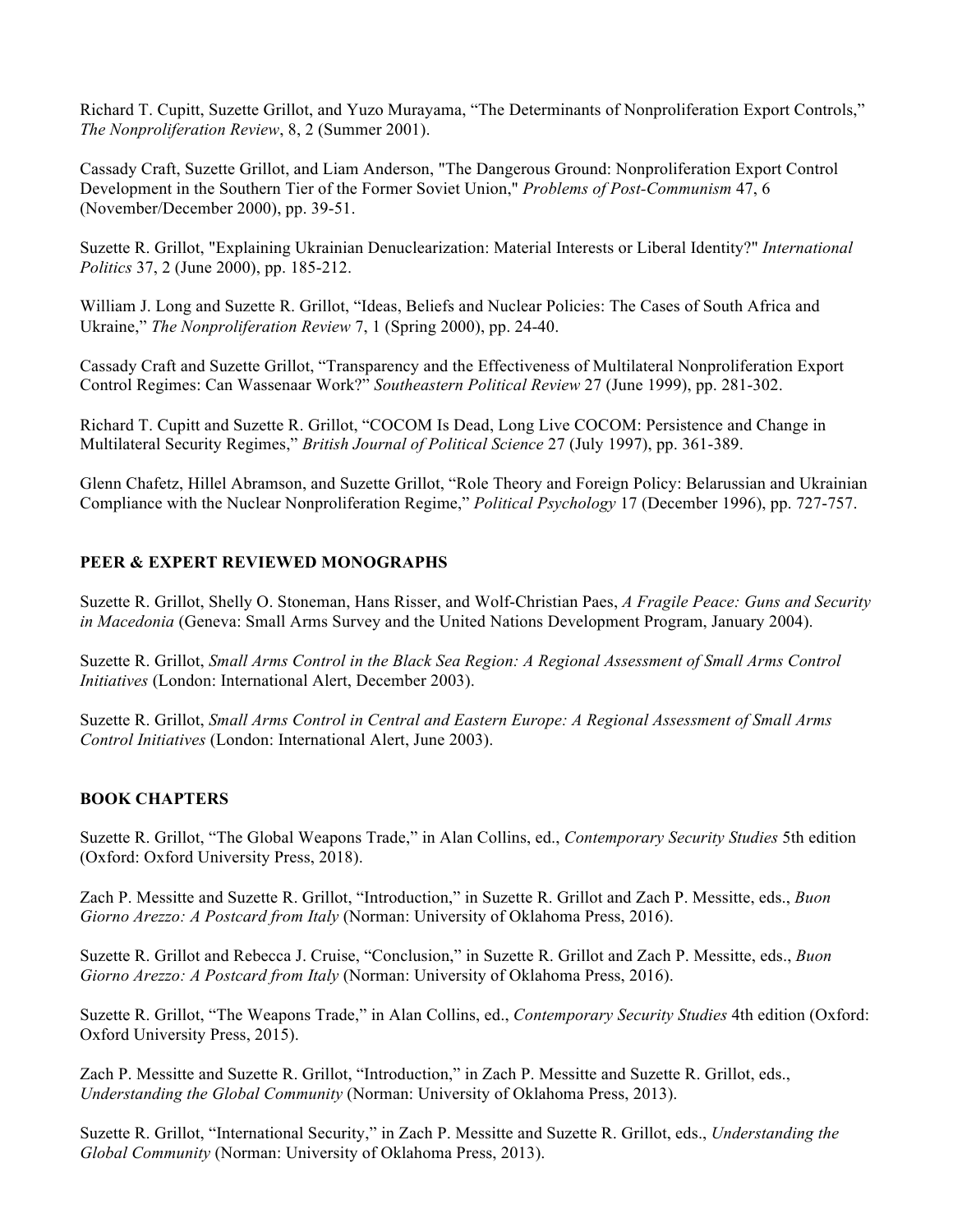Suzette R. Grillot, "Defence Trade," in Alan Collins, ed., *Contemporary Security Studies* 3<sup>rd</sup> edition (Oxford: Oxford University Press, 2012).

Suzette Grillot and Brooke Hammer, "Guns, Violence and Fragile Stability: Policing in the Balkans," in David J. Francis, ed., *From Bad Cops to Good Cops? Policing in Africa* (Palgrave-Macmillan Publishers, 2011).

Suzette R. Grillot, Craig S. Stapley, and Molly E. Hanna, "Assessing the Small Arms Movement: The Trials and Tribulations of a Transnational Network," in *The Global Activism Reader* (Continuum Publishing, 2010). (Reprinted version of the 2006 *Contemporary Security Policy* article).

Suzette R. Grillot, "Small Arms, Sovereign States and Human Rights," in Noha Shawki and Michaelene Cox, eds., *Rethinking Sovereignty and Human Rights after the Cold War* (Aldershot, UK: Ashgate Publishing, 2009).

Craig Stapley, Suzette Grillot, and Stephen Sloan, "The Study of National Security Versus the Study of Corporate Security: What Can They Learn From Each Other?" *The Handbook of Security* (New York: Palgrave Macmillan, 2006).

Contributor to the chapter "Critical Triggers: Implementing International Standards for Police Firearm Use," in the 2004 *Small Arms Survey: Rights at Risk* (Oxford University Press, July 2004).

Contributor to the chapter "Workshops and Factories: Products and Producers," in the 2003 *Small Arms Survey*: *Development Denied* (Oxford University Press, 2003).

Suzette R. Grillot, "Explaining Ukrainian Denuclearization: Material Interests or Liberal Identity?" in *Global Society in Transition: An International Politics Reader* (Kluwer, 2002). (Reprinted version of the 2000 *International Politics* journal article).

Suzette Grillot and Lakshman Guruswamy, "Arms Control and the Environment: An Introduction," in Guruswamy and Grillot, eds., *Arms Control and the Environment* (New York: Transnational Publishers, 2001).

Cassady Craft and Suzette Grillot, "The Fourth Rationale: Conventional Arms Control and the Reclamation of our Environment," in Guruswamy and Grillot, eds., *Arms Control and the Environment* (New York: Transnational Publishers, 2001).

Jyotika Saksena and Suzette Grillot, "The Emergence of Indo-US Defense Cooperation: From Specific to Diffuse Reciprocity," in Gary K. Bertsch, Seema Gahlaut, and Anupam Srivastava, eds., *Engaging India: U.S. Strategic Relations with the World's Largest Democracy* (New York: Routledge, 1999).

Suzette R. Grillot, "Explaining the Development of Nonproliferation Export Controls: Framework, Theory and Method," in Bertsch and Grillot, eds., *Arms on the Market* (Routledge, 1998).

Suzette R. Grillot, "Understanding Export Controls in Belarus: The Power of Inducements," in Bertsch and Grillot, eds., *Arms on the Market* (Routledge, 1998).

Suzette R. Grillot, Keith D. Wolfe and Michael Beck, "Export Control Development in the FSU: The Factors That Matter," in Bertsch and Grillot, eds., *Arms on the Market* (Routledge, 1998).

Glenn Chafetz, Hillel Abramson, and Suzette Grillot, "Culture and National Role Conceptions: Belarussian and Ukrainian Compliance with the Nuclear Nonproliferation Regime," in Valerie M. Hudson, ed., *Culture and Foreign Policy* (Boulder: Lynne Rienner Publishers, 1997), pp. 169-200. (Revised and Reprinted version of *Political Psychology* article).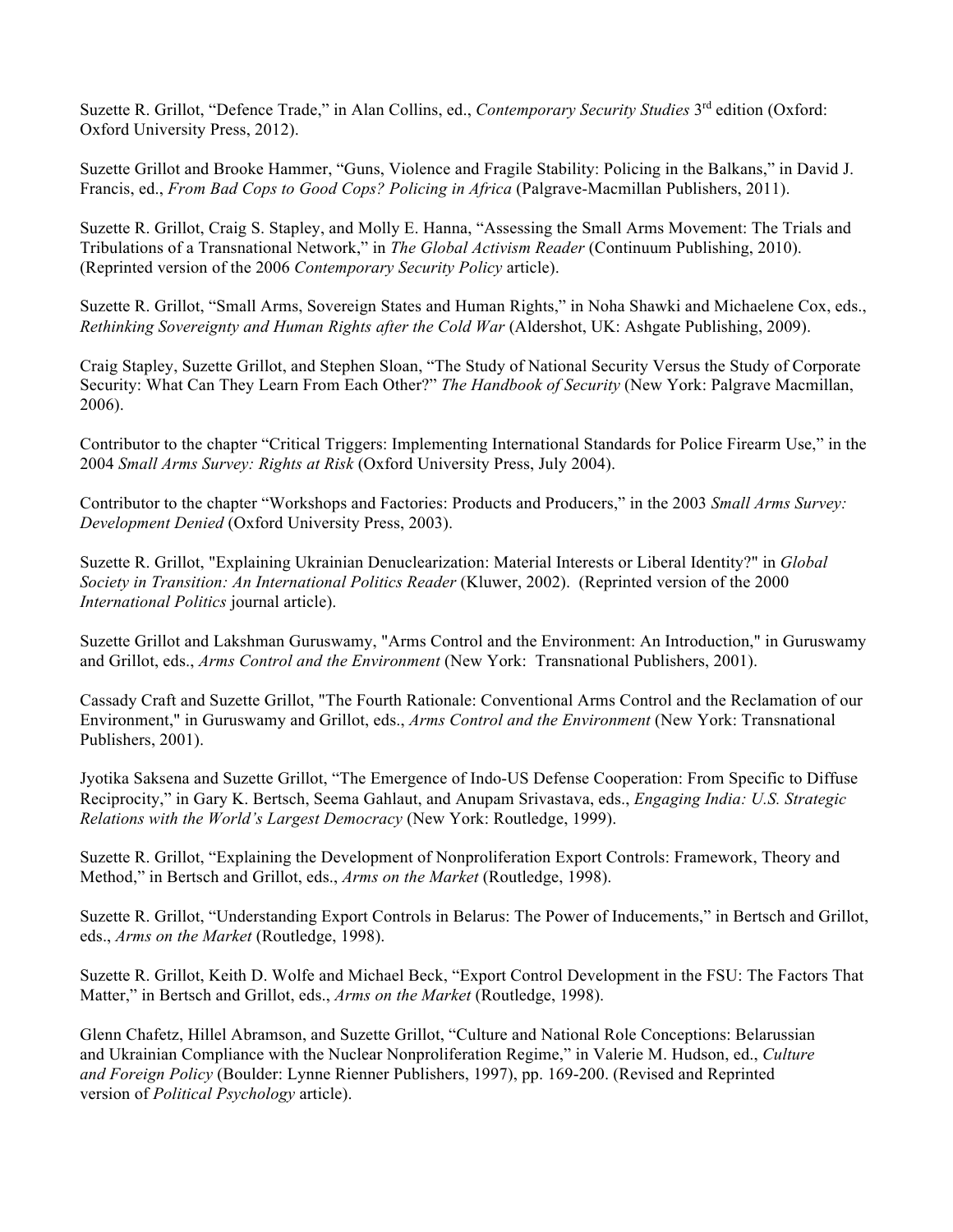# **BOOK REVIEWS**

Henryk J. Sokalski, *An Ounce of Prevention: Macedonia and the UN Experience in Preventive Diplomacy* (Washington, D.C.: United States Institute of Peace Press, 2003), in *Contemporary Security Policy*, Vol. 24, No. 2 (April 2004).

Lora Lumpe and Tamar Gabelnick, eds., *Small Arms Control: Old Weapons, New Issues* (Geneva: United Nations Institute for Disarmament Research, and Aldershot, NY: Ashgate Press, 1999), in *Low Intensity Conflict and Law Enforcement*, Vol. 8, No. 3 (Autumn 1999), pp. 137-39.

# **OTHER ACADEMIC PUBLICATIONS**

Suzette R. Grillot and Rebecca J. Cruise, *Assessing the Container Security Initiative (CSI) Program: How Successful Is It?* (Norman, OK: CIPHER, 2010) - grant report submitted to the US Department of Transportation.

Suzette R. Grillot and Rebecca J. Cruise, *Port Security in Latin America* (Norman, OK: CIPHER, 2010) - grant report submitted to the US Department of Transportation.

Rebecca J. Cruise and Suzette R. Grillot, *Container Tracking Systems: Advances in Short-Range and Long-Range Vessel Monitoring* (Norman, OK: CIPHER, 2010) - grant report submitted to the US Department of Transportation.

Suzette R. Grillot, Rebecca J. Cruise and Valerie J. D'Erman, *By Sea, Land and Air: National and Global Efforts to Enhance Containerized Freight Security* (Norman, OK: CIPHER, 2008) – grant report submitted to the US Department of Transportation.

Suzette Grillot, "Belarus," in *Global Evaluation of Nonproliferation Export Controls: 1999 Report* (Athens, GA: University of Georgia, 1999).

Suzette Grillot, "Belarus and the Development of Its Export Control System," in Gary Bertsch, ed., *Controlling the Spread of the Soviet Arsenal: Status Report - 1996* (Athens, GA: University of Georgia, 1997).

Suzette Grillot and Cassady Craft, "How and Why We Evaluate Systems of Export Control," *The Monitor: Nonproliferation, Demilitarization and Arms Control* 2, 4 (Fall 1996). (Revised and reprinted in the Russian language journal *Yaderny Kontrol* [Nuclear Control] 4, 24 (Winter 1996).

Cassady Craft and Suzette Grillot with Liam Anderson, Mike Beck, Chris Behan, Scott Jones and Keith Wolfe, "Tools and Methods for Measuring and Comparing Nonproliferation Export Controls," *A CITS Occasional Paper* (Athens, GA: University of Georgia, October 1996).

Suzette Grillot and Adam Scheinman, "Challenges and Opportunities for NIS Export Control," *The Monitor: Nonproliferation, Demilitarization and Arms Control* 1, 1 (December 1994).

Michael Beck and Suzette Grillot, "US-NIS Dialogue on Nonproliferation Export Controls," *The Nonproliferation Review* 1, 1 (Fall 1993).

Gary Bertsch and Suzette Grillot, eds. *U.S. Security Interests in the 1990s: Russell Symposium Proceedings* (Athens, GA: University of Georgia, 1993).

# **SELECTED AWARDS, GRANTS, AND FELLOWSHIPS**

**Cleveland County Woman of Influence Award**, Cleveland County Lifestyle Magazine, 2018. **Voice of Courage Award**, Women's and Gender Studies, University of Oklahoma, 2018. **Research Grant**, U.S. Department of Transportation, 2006-2011, for research on port security.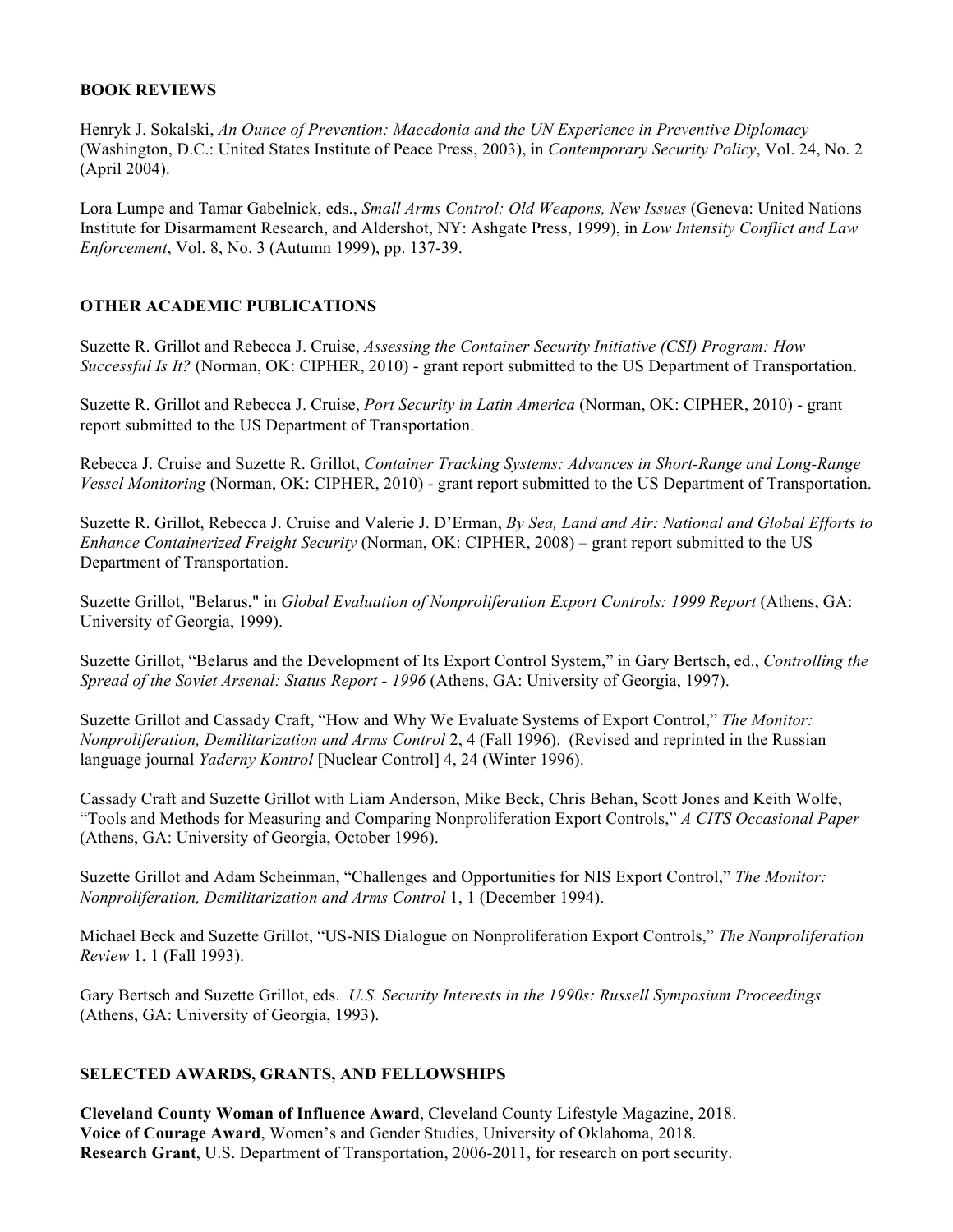**President's Distinguished Faculty Mentor Award**, University of Oklahoma, Spring 2010. **Educators' Leadership Academy Outstanding Professor**, Fall 2008 – Spring 2009. **Gary B. Cohen Distinguished Faculty Award***,* School of International and Area Studies, 2008. **Presidential Dream Course Winner**, University of Oklahoma, Spring 2008. **Visiting Scholar Fellowship**, School of International Studies, Beijing University, Fall 2007. **Research Grant**, University of Oklahoma Research Council, Fall 2007. **Research and Travel Grant**, International Research and Exchanges Board (IREX), Summer 2007. **International Presidential Travel Fellowship**, University of Oklahoma, 2002, 2006, and 2007. **Research and Writing Grant**, Small Arms Survey – Geneva, Spring 2004. **Research Grant**, United Nations Development Program, Fall 2003. **Junior Faculty Research Award**, College of Arts and Sciences, University of Oklahoma, Summer 2003. **Fulbright Fellowship** to teach and conduct research in Skopje, Macedonia, Spring 2003. **Faculty Enrichment Grants**, College of Arts and Sciences, University of Oklahoma, 1999, 2000, 2001, 2002, 2003, 2004, 2005 2006, 2007. **Research Grant**, United Nations Development Program, Summer 2003. **Research Grant**, Small Arms Survey – Geneva, Spring/Summer 2003. **Research Grant**, International Alert – United Kingdom, Winter/Spring 2003. **Junior Faculty Research Award**, University of Oklahoma Research Council, Summer 2000 and 2002. **Research and Travel Grant**, University of Oklahoma Research Council, 2001-2002. **Research and Travel Grant**, U.S. National Research Council, 2000-2001. **Big 12 Faculty Fellowship**, University of Oklahoma, 1999-2000. **Robert C. Anderson Memorial Award** for outstanding research contribution, University of Georgia, 1998. **Research Grant**, Carnegie Corporation of New York, 1998. **Research Grant**, The John Merck Fund, 1998. **Research Grant**, The W. Alton Jones Foundation, 1998. **Research Grant**, National Council for Eurasian and East European Research, 1996-1997. **Research Grant**, NATO Science Programme, 1996-1998. **Hubert Humphrey Dissertation Fellowship**, Arms Control & Disarmament Agency, 1995-1996. **Research Grant**, Consortium on Multi-Party Conflict Resolution and Negotiation, 1994.

**Guy R. Donnell Fellowship**, Oklahoma State University, 1989.

# **PAST PROFESSIONAL EXPERIENCE**

**Assistant Director**, Center for International Trade and Security, University of Georgia, July 1997 to June 1998.

**Adjunct Professor**, Department of Political Science, University of Georgia, July 1997 to June 1998.

**W. Alton Jones Graduate Research Associate**, Center for International Trade and Security, University of Georgia, July 1993 to June 1997.

**Instructor**, Department of Political Science, University of Georgia, August 1995 to June 1997.

**Graduate Research Assistant**, Los Alamos National Laboratory, Los Alamos, New Mexico, December 1993 to July 1996.

**Research Assistant/Consultant**, U.S. Departments of Energy, State, Defense, Commerce and Customs, May 1995 to June 1995.

**Graduate Research and Teaching Assistant**, Department of Political Science, University of Georgia, July 1993 to June 1993.

**Graduate Teaching Assistant**, Department of Political Science, Oklahoma State University, August 1990 to July 1992.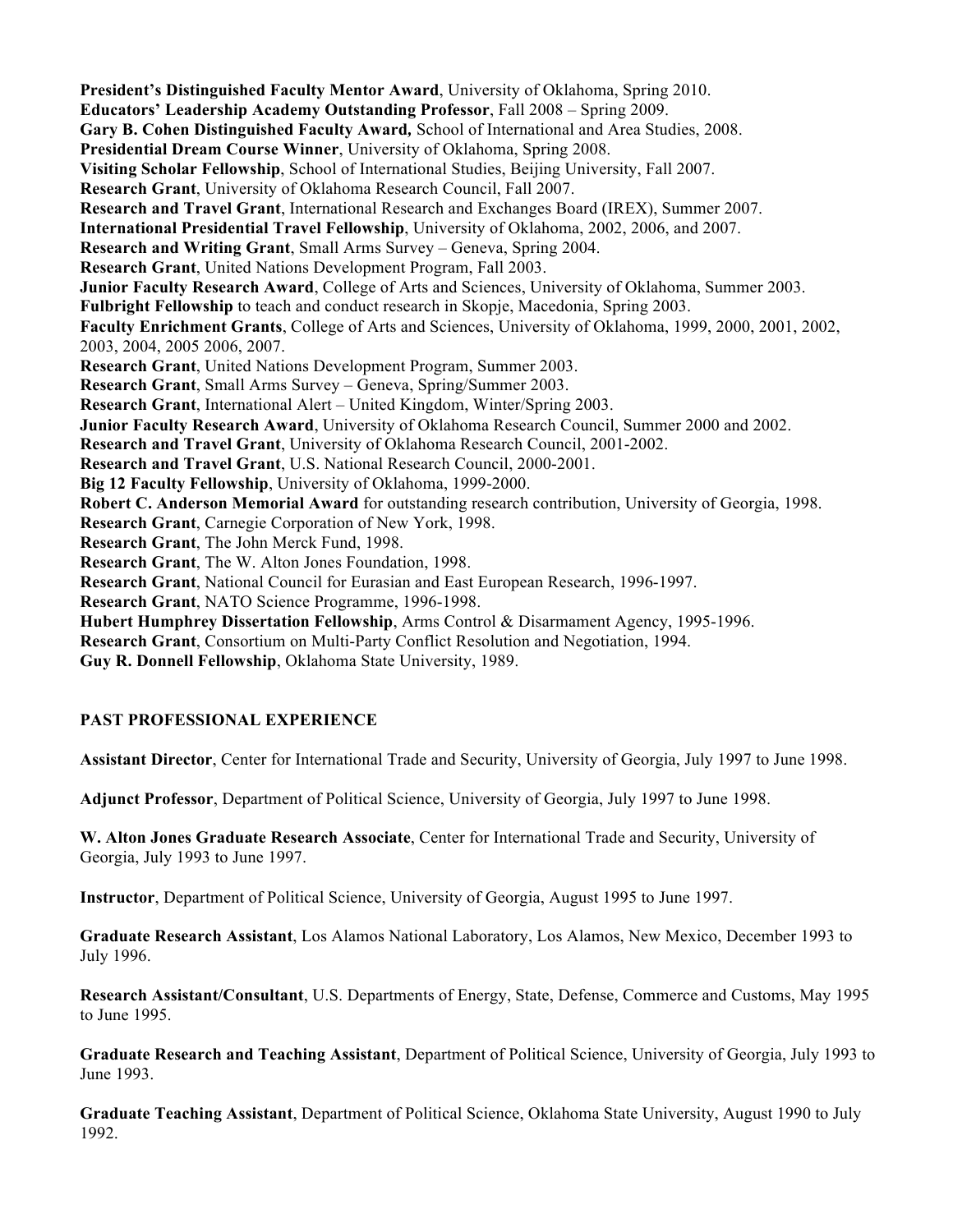# **COURSES OFFERED**

Introduction to International Studies Introduction to Graduate Studies in International Relations Relations Among Nations Understanding the Global Community International Relations Theory (graduate) Global Perspectives on Humanity Global Political Turbulence (graduate) Global Security (undergraduate and graduate) Presidential Dream Course on Global Security Challenging Global Inequality Inequality and Activism International Activism (undergraduate and graduate) International Activism, Art and Leadership International Politics, Literature and Film Is Fascism Foreign? Community Action and Art in Italy Theory and Practice of International Politics (graduate) Illicit Trafficking (undergraduate and graduate) Illicit Trafficking in Italy EU, NATO and European Security Capstone Seminar in Globalization Capstone Seminar in International Security Capstone Seminar in Transnational Advocacy and Activism Revolution, Reform, & Reintegration: Politics, History & Culture of Central & Eastern Europe Bombs, Bullets, & Bravery: Foreign Policy and Security Relations in Central & Eastern Europe International Law and Organization (undergraduate and graduate) International Organizations and Regimes (graduate) American Foreign Policy (undergraduate and graduate) Russian and East European Politics (undergraduate and graduate) Politics of International Trade and Security (graduate) Political Economy of Emerging Nations (graduate) Public Policy Analysis (graduate)

# **SELECTED ACADEMIC CONFERENCE PAPERS**

"The Adriatic Charter and the Development of Security Community in the Balkans: One for All and All for One?" Annual Meeting of the International Studies Association, New Orleans, Louisiana, February 2010. Co-authored with Rebecca J. Cruise.

"Small Arms and Sovereign States: The Human Rights Causes and Consequences of Light Weapons Trade and Control," Annual Meeting of the International Studies Association, New York, New York, February 2009.

"Global Gun Control: Examining the Consequences of Competing International Norms," Annual Meeting of the American Political Science Association, Boston, Massachusetts, August 2008.

"Securing the Community: Reconciliation, Trust, and Integration in the Western Balkans," Annual Meeting of the International Studies Association, San Francisco, California, March 2008. Co-authored with Rebecca J. Cruise and Valerie D'Erman.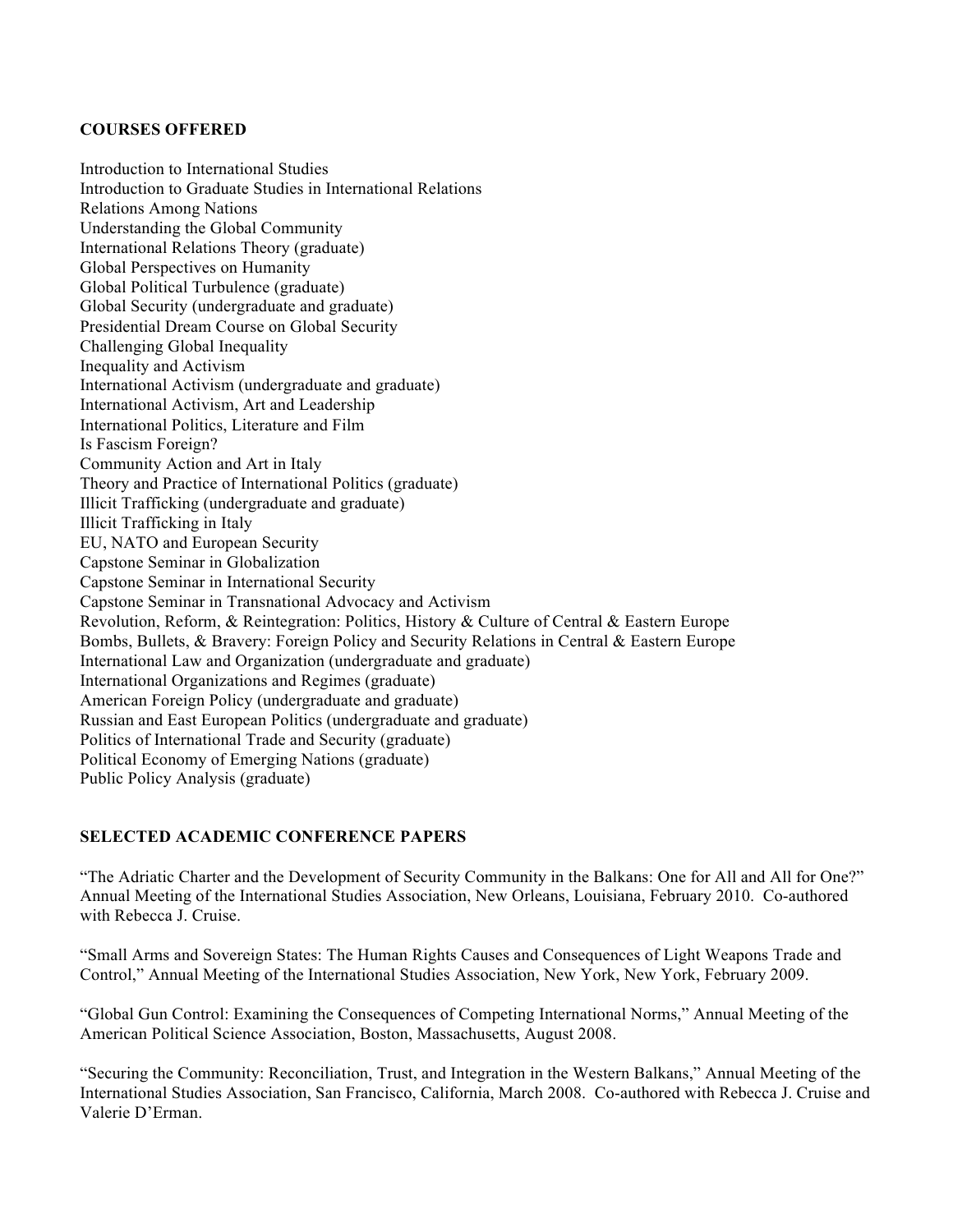"The Arms of Terrorists: The Spread of Light Weapons and Terrorist Violence," Annual Meeting of the International Studies Association, San Francisco, California, March 2008. Co-authored with Craig Stapley.

"Weapons of Individual Destruction," Tsinghua University, Beijing, China, Fall 2007.

"The International Integration of the Western Balkans," Annual Meeting of the European Union Studies Association, Montreal, Canada, May 2007. Co-authored with Rebecca Cruise and Valerie D'Erman.

"Protecting our Ports: National and Global Efforts to Enhance Port Security," Annual Meeting of the Midwest Political Science Association, Chicago, Illinois, April 2007. Co-authored with Rebecca J. Cruise.

"Controlling the Flow of Small Arms and Light Weapons: The Role of Official and NGO Sanctions," Annual Meeting of the International Studies Association, Chicago, Illinois, March 2007. Co-authored with Frederic S. Pearson and Marie Olson Lounsbery.

"Securing the Community: The International Integration of the Western Balkans," Annual Meeting of the Southern Political Science Association, New Orleans, Louisiana, January 2007. Co-authored with Rebecca Cruise and Valerie D'Erman.

"Global Gun Control: Examining the Consequences of Competing International Norms," Annual Meeting of the Southern Political Science Association, New Orleans, Louisiana, January 2007.

"Securing the Community: The European Integration of the Western Balkans," Annual Meeting of the Midwest Political Science Association, Chicago, Illinois, April 2006. Co-authored with Rebecca Cruise and Valerie D'Erman.

"The Arms of Terrorists: The Spread of Light Weapons and Terrorist Violence," Annual Meeting of the International Studies Association, San Diego, California, March 2006. Co-authored with Craig Stapley.

"Assessing the Small Arms Movement: The Trials and Tribulations of a Transnational Network," Annual Meeting of the Midwest Political Science Association, Chicago, Illinois, April 2005. Co-authored with Molly E. Hanna.

"Policing Via Principles: Reforming the Use of Force in the Balkans," Annual Meeting of the Southern Political Science Association, New Orleans, Louisiana, January 2005.

"Studying the Spread and Control of Small Arms and Light Weapons: Lessons in Theory and Practice," Annual Meeting of the International Studies Association, Montreal, Canada, March 2004.

"Controlling Small Arms in Eastern Europe: How and Why," Regional Meeting of the NATO/EAPC, Skopje, Macedonia, March 2003.

"Small But Deadly: The Spread and Control of Light Weapons in Central and Eastern Europe," Annual Meeting of the International Studies Association – South in Richmond, Virginia, October 2002.

"Light Weapons, Long Reach: The Central and East European Role in the Global Supply and Control of Small Arms," Annual Meeting of the International Studies Association, New Orleans, Louisiana, March 2002.

"Comparing Transnational Advocacy Networks: IANSA Versus the ICBL," Annual Meeting of the International Studies Association – South, Winston-Salem, North Carolina, October 2001.

"The Emergence and Effectiveness of Transnational Advocacy Networks," Annual Meeting of the International Studies Association, Chicago, Illinois, March 2001.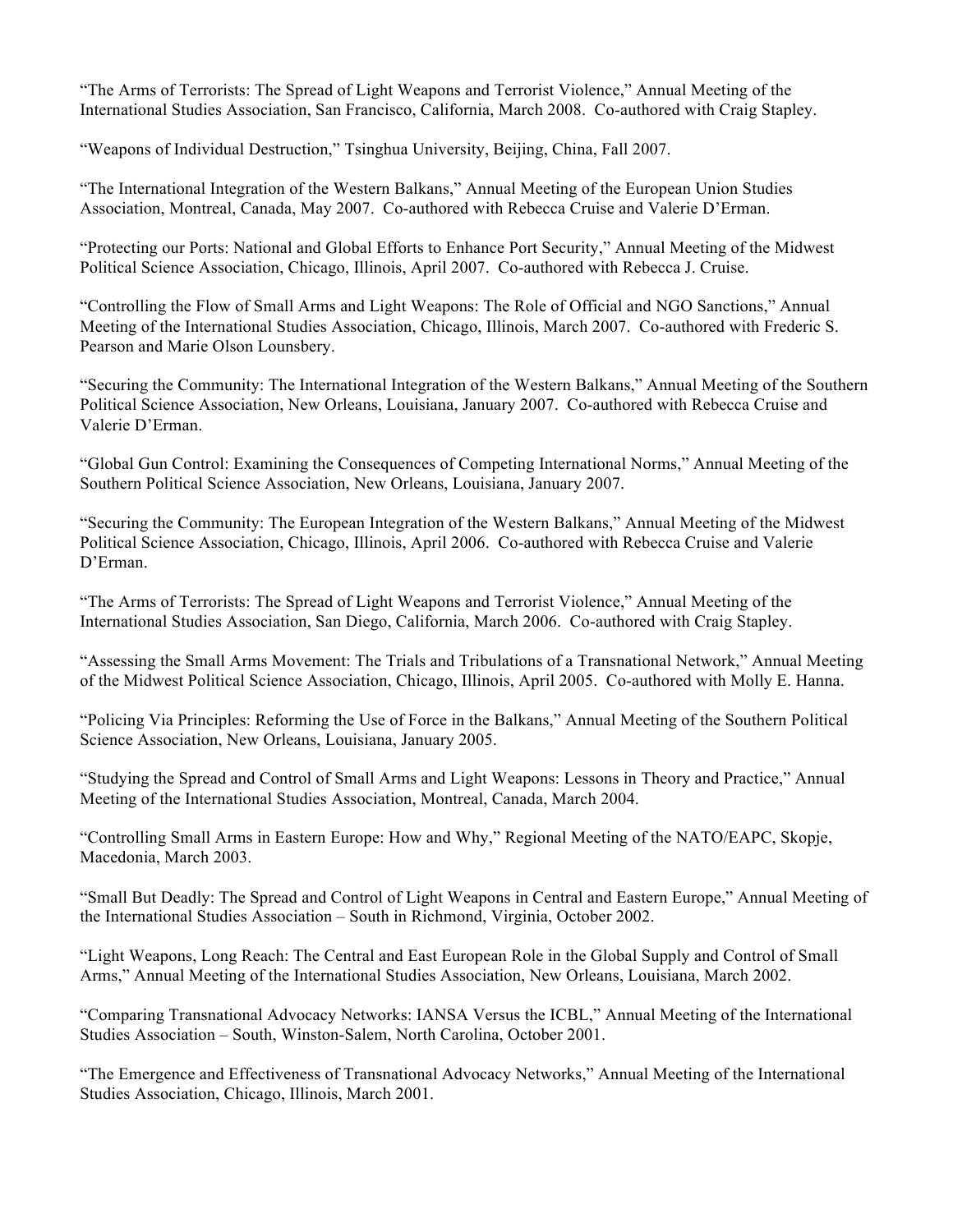"The Weapons Works: The Bulgarian Role in the Global Spread of Small Arms and Light Weapons," Annual Meeting of the Southern Political Science Association, Atlanta, Georgia, November 2000. Co-authored with Dessie Apostolova.

"Small Arms, Big Problems: IANSA and the Making of a Transnational Advocacy Network," Annual Meeting of the American Political Science Association, Washington, D.C., September 2000.

"Middle America and International Affairs: The Role of the Internationally Isolated in U.S. Foreign Policy," Annual Meeting of the International Studies Association, Los Angeles, California, March 2000. Co-authored with Keith Wolfe.

"Conventional Arms Control and the Environment: Mitigating the Effects of War," at the Symposium *Arms and the Environment: Preventing the Perils of Disarmament*, Tulsa, Oklahoma, December 1999. Co-authored with Cassady Craft.

"The Determinants of Nonproliferation Export Controls," Annual Meeting of the International Security Studies Section of the International Studies Association, Washington, D.C., November 1999. Co-authored with Richard T. Cupitt and Yuzo Murayama.

"Explaining Ukrainian Denuclearization: Material Interests or Liberal Identity?" Annual Meeting of the International Society for Political Psychology, Amsterdam, The Netherlands, July 1999.

"Transparency and the Effectiveness of Multilateral Nonproliferation Export Control Regimes: Prospects for the Wasssenaar Arrangement," Annual Meeting of the American Political Science Association, Washington, D.C., August 1997. Co-authored with Cassady Craft.

"Promises Versus Actions: The Development of Nonproliferation Export Controls in the NIS," Annual Meeting of the International Studies Association, Toronto, Canada, March 1997.

"Tools and Methods for Measuring and Comparing Nonproliferation Export Controls: An Application in the Southern Tier of the Former Soviet Union," Annual Meeting of the International Security Studies Section of the International Studies Association, Atlanta, Georgia, November 1996. Co-authored with Cassady Craft and Liam Anderson.

"In Word and In Deed: Nonproliferation Export Controls in the Former Soviet Union," Annual Meeting of the International Studies Association/South, Roanoke, Virginia, October 1996. Co-authored with Liam Anderson, Mike Beck, Chris Behan, Cassady Craft, Scott Jones and Keith Wolfe.

"Explaining Belarusian and Ukrainian Denuclearization," Annual Meeting of the Southern Political Science Association, Tampa, Florida, November 1995.

"The Psychology of Nuclear Decision-Making in Belarus and Ukraine," Annual Meeting of the American Political Science Association, Chicago, Illinois, September 1995.

"Young States and Foreign Policy: Nuclear Status in Belarus and Ukraine," Annual Meeting of the International Studies Association, Chicago, Illinois, February 1995.

"National Role Conception and Nuclear Proliferation: Comparing Belarus and Ukraine," Annual Meeting of the International Society of Political Psychology, Santiago, Spain, July 1994. Co-authored with Glenn Chafetz.

"Changing Course: U.S. COCOM Policy in the Post-Cold War Era," Annual Meeting of the Southern Political Science Association, Savannah, Georgia, November 1993. Co-authored with Gary Bertsch.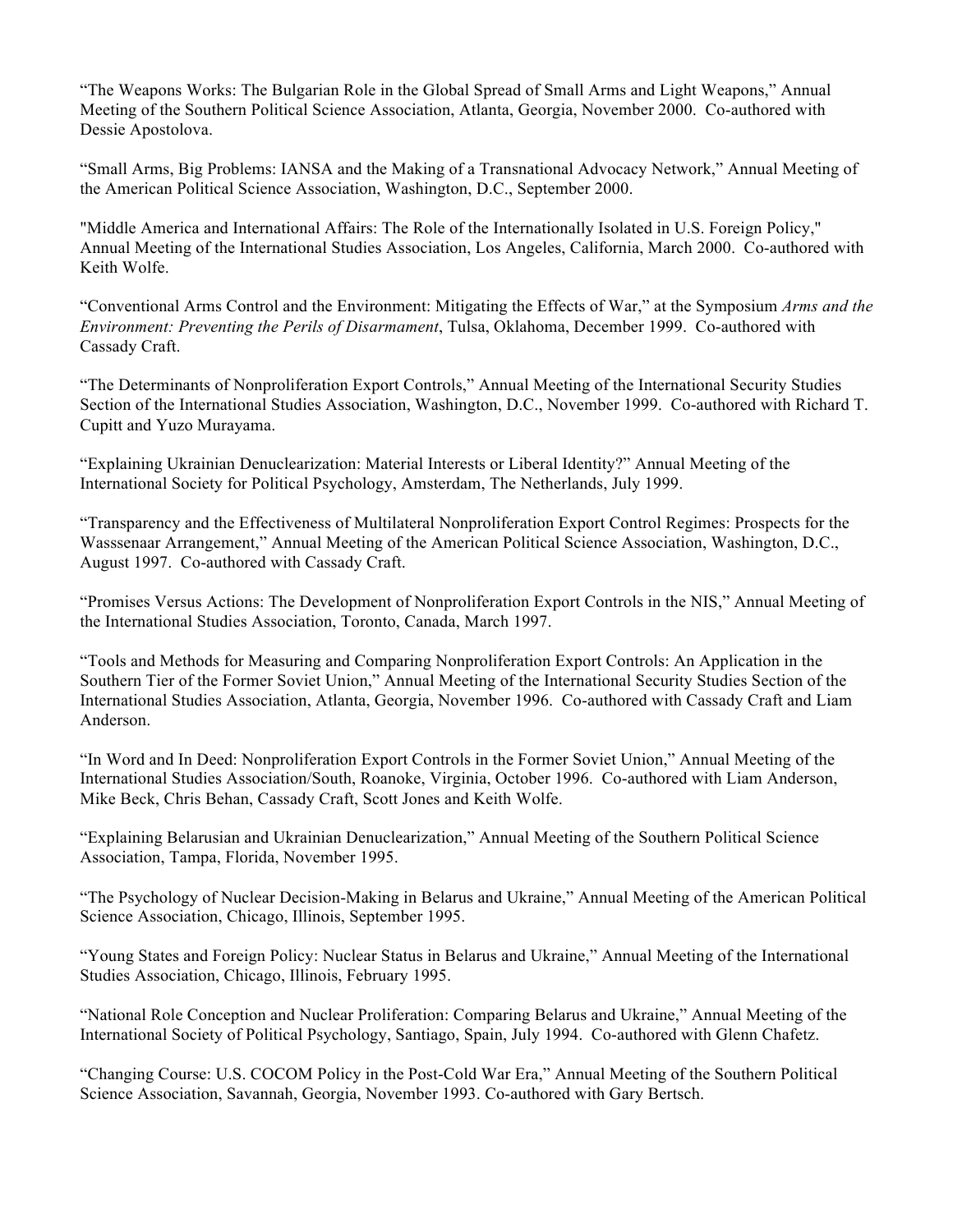"Speaking Falsehood to Power: Toward a Working Synthesis of Feminist International Relations Theory," Annual Meeting of the Southern Political Science Association, Savannah, Georgia, November 1993. Co-authored with Amy Fletcher and Chris McDonald.

# **ADDITIONAL WORKSHOPS AND CONFERENCES**

Women in International Security Summer Institute, Hood College, Summer 1994.

Workshop on Weapons Proliferation sponsored by the Nonproliferation Policy Center, Bowdoin College, Summer 1995.

# **SELECTED ACADEMIC AND PROFESSIONAL SERVICE**

Board Member, World Experiences Foundation, 2017 – present

Board Member, Crawford University Club, 2016 – 2019.

Board Member, World Neighbors, 2015 – 2018.

Board Member, WaTER Center, University of Oklahoma, 2008 – 2016.

Faculty-in-Residence, OU in Arezzo, Italy, University of Oklahoma, Fall 2011 – Spring 2012.

International Security Studies Coordinator, Department of International and Area Studies, University of Oklahoma, Fall 2008 – 2018.

Scholarship Committee, Department of International and Area Studies, University of Oklahoma, Spring 2009 – Spring 2012.

International Student Scholarship Committee, College of International Studies, University of Oklahoma, Spring  $2009 - 2019$ .

Faculty PITF Awards Committee, College of International Studies, University of Oklahoma, Spring 2009 – 2019.

Assessment Coordinator (graduate and undergraduate programs), Department of International and Area Studies, University of Oklahoma, Fall 2001 – Fall 2012.

Campus Departmental Review Panel, University of Oklahoma, 2009 – 2010

Faculty-in-Residence, Kraettli Apartments and Traditions Square East & West, University of Oklahoma, Fall 2005 – Spring 2009.

European Symposium Committee, Department of International and Area Studies, University of Oklahoma, 2008 – 2009

International Symposium Coordinator, Department of International and Area Studies, University of Oklahoma,  $2007 - 2008$ .

Elmo P. Hester Endowment Scholarship Committee, University of Oklahoma, 2006 – 2008

G.W. & Vera Dobbs Pullin and Charles A. & Janice Pullin Drake Scholarship Committees, University of Oklahoma, 2006 – 2008.